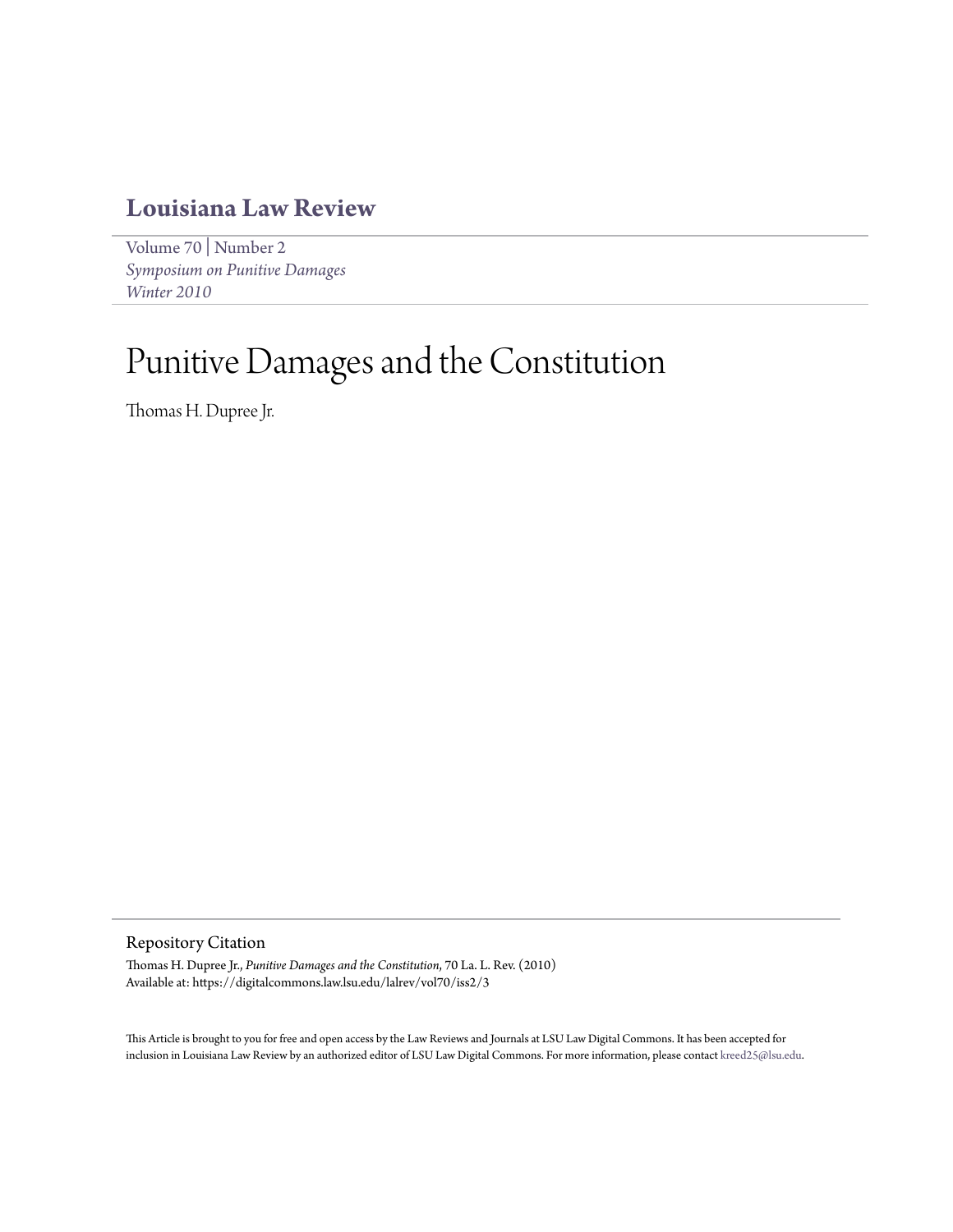### **Punitive Damages and the Constitution**

#### *Thomas H. Dupree, Jr.\**

Few areas of the law are as plagued by problems of uncertainty and unfairness as punitive damages. They are all too often awarded in amounts that bear little relation to the alleged injury, and for conduct that was not clearly unlawful-let alone so extreme and outrageous as to warrant an additional sanction on top of a compensatory damages award. In many cases, punitive damages amount to a lottery ticket that can lead to a multimillion dollar windfall for a fortunate plaintiff.

Punitive, or exemplary, damages have existed for centuries, yet it was only in the later years of the twentieth century that the dangers of punitive damages captured the nation's attention, as juries began awarding staggering sums, often against large multinational corporations.<sup>1</sup> By 1996, the United States Supreme Court had seen enough. In its landmark ruling in *BMW of North America, Inc. v. Gore (Gore),* the Court held that the Constitution prohibits "grossly excessive" punitive damages awards.<sup>2</sup> The Court set forth three guideposts to steer the excessiveness inquiry, directing the lower courts to focus on the reprehensibility of the defendant's conduct, the ratio between the compensatory and punitive damages awards, and the amount of statutory penalties that could be imposed for comparable conduct.

In the years since *Gore* was decided, the lower courts have repeatedly applied and interpreted these guideposts, some faithfully, others less so. The Supreme Court itself has revisited the issue several times, clarifying and strengthening the constitutional limits on punitive damages.

The *Gore* guideposts assist courts in determining when the *amount* of a punitive damage award renders the award

2. 517 U.S. 559 (1996).

*3. Id.* at 574-75.

*4. See* Philip Morris USA v. Williams, 549 U.S. 346 (2007); State Farm Mut. Auto. Ins. Co. v. Campbell, 538 U.S. 408 (2003); Cooper Indus., Inc. v. Leatherman Tool Group, 532 U.S. 424 (2001).

Copyright 2010, by THOMAs H. DUPREE, JR.

Partner, Gibson, Dunn & Crutcher LLP. The author represented Chrysler in *Flax v. DaimlerChrysler,* 272 S.W.3d 521 (Tenn. 2008), which is discussed in this Article.

*<sup>1.</sup> See, e.g.,* Pac. Mut. Life Ins. Co. v. Haslip, 499 U.S. 1, 61-62 (1991) (O'Connor, J., dissenting) ("Recent years... have witnessed an explosion in the frequency and size of punitive damages awards. . **.** . The amounts can be staggering.... Medians as well as averages are skyrocketing, meaning that even routine awards are growing in size.").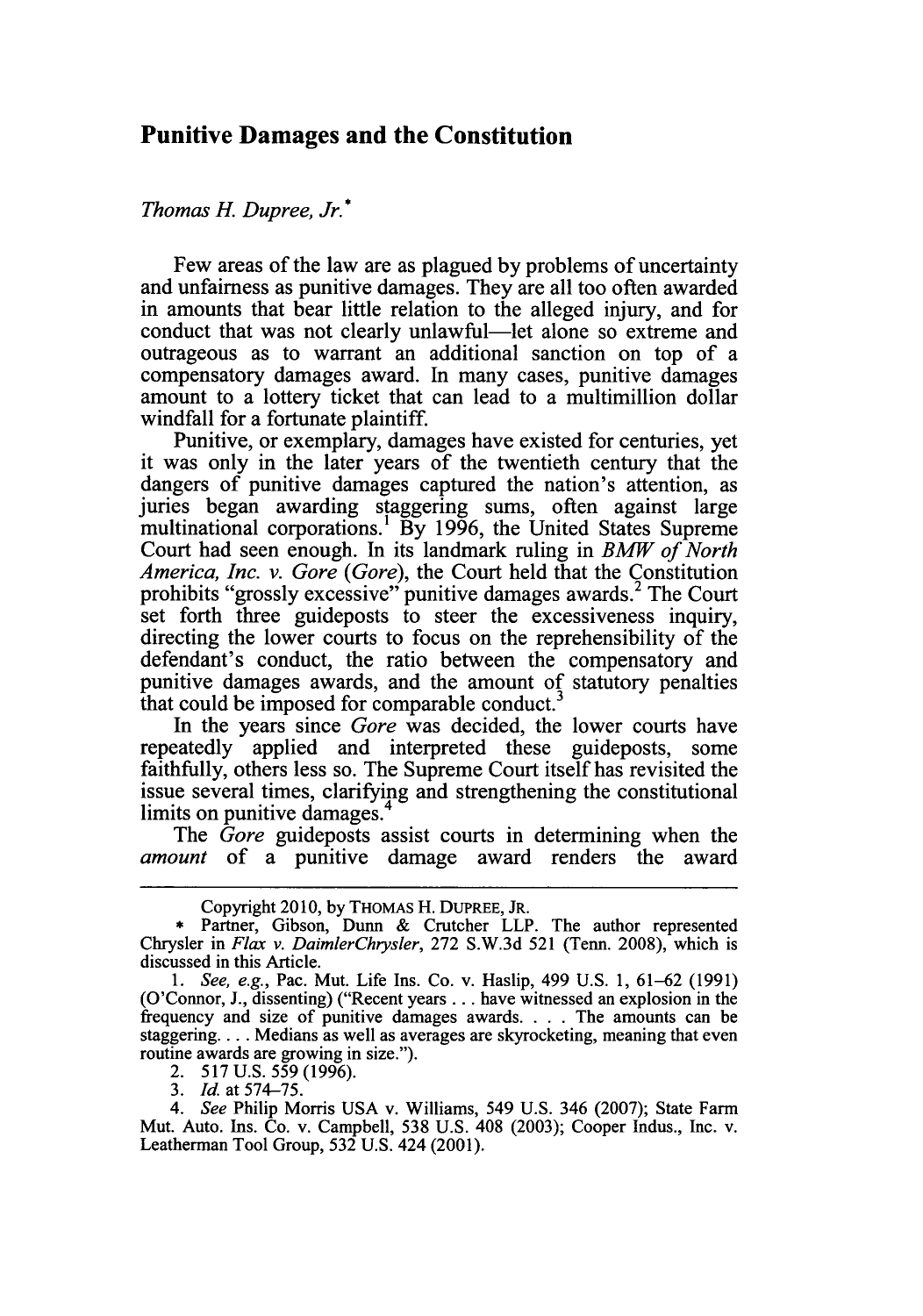unconstitutional. But there is an antecedent question: what limits does the Constitution place on *when* punitive damages may be imposed? That is to say, the Constitution limits the amount of awards, but does it also limit the circumstances under which a defendant may even be held liable for punitive damages in the first place?

The answer is yes. It is a bedrock principle of constitutional law that individuals are entitled to fair notice of the conduct that may subject them to punishment. If the law is so unclear or indeterminate that a reasonable person cannot discern the line separating the lawful from the unlawful, then he may not, as a matter of due process, be punished for crossing that line.

But whereas this general constitutional principle is firmly established, the Supreme Court has yet to clarify how courts should apply it in practice when reviewing punitive damages awards in particular cases. This Article identifies two closely analogous lines of case law that can inform and guide this inquiry. The first is the "void for vagueness" doctrine, which holds that a law that does not identify the prohibited conduct with sufficient precision may not be enforced.<sup>5</sup> The second is the common law rule, recognized most recently in *Safeco Insurance Co. of America v. Burr (Burr),* that recklessness must be determined by reference to objective standards that are known in advance.<sup>6</sup>

Part I of this Article traces the history of the constitutional limitations on punitive damages, paying particular attention to the concept of "fair notice" that underlies the Supreme Court's decisions in this area. Part II then argues that the Court's vagueness jurisprudence, along with the common law approach to recklessness, provide concrete standards that courts can use in considering a defendant's claim that *no* amount of punitive damages is constitutionally permissible in light of the conduct at issue.

#### I. THE DEVELOPING LAW OF PUNITIVE DAMAGES

#### *A. The Early Cases*

Even before *Gore,* the Supreme Court had recognized that the Constitution limits punitive damages awards and the procedures through which they may be imposed. The Court noted the issue in a 1986 case, *Aetna* Life *Insurance Co. v. Lavoie,* in which it stated that federal constitutional challenges to punitive damages awards raise "important issues which, in an appropriate setting, must be

*<sup>5.</sup> See* Grayned v. City of Rockford, 408 U.S. 104 (1972).

<sup>6. 551</sup> U.S. 47 (2007).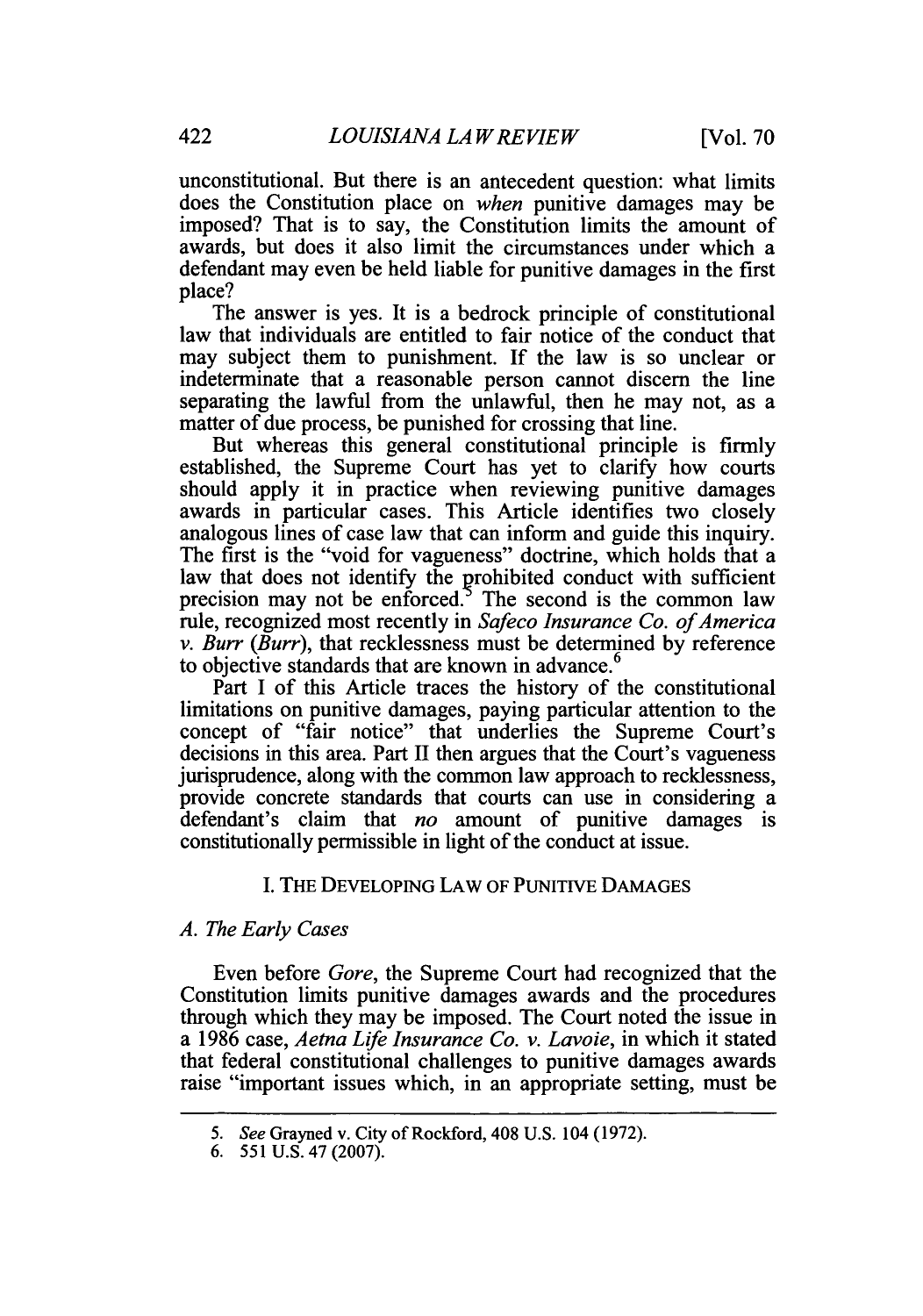resolved."7 Two years later, Justice O'Connor, in a concurring opinion, wrote that "[i]n my view, because of the punitive character of such awards, there is reason to think that [unlimited jury discretion] may violate the Due Process Clause."<sup>8</sup>

The Court revisited the issue the following term in *Browning-Ferris Industries, Inc. of Vermont v. Kelco Disposal,* holding that while the Excessive Fines Clause did not constrain a punitive damages award-because the government neither prosecuted the action nor could claim a share of the award, the Court would reserve for "another day" the "precise question **. . .** whether due process acts as a check on undue jury discretion to award punitive damages in the absence of any express statutory limit."<sup>9</sup>

In 1991, the Court finally made explicit what it had been hinting: that the Due Process Clause limits the amount of a punitive damages award. In *Pacific Mutual Life Insurance Co. v. Haslip (Haslip),* the Court concluded that "unlimited jury discretion---or unlimited judicial discretion for that matter---in the fixing of punitive damages may invite extreme results that jar one's constitutional sensibilities."<sup>10</sup> Although the Court declined to "draw a mathematical bright line between the constitutionally acceptable and the constitutionally unacceptable that would fit every case," it held that "general concerns of reasonableness and adequate guidance from the court when the case is tried to a jury properly enter into the constitutional calculus."<sup>11</sup> The Court reinforced this point two years later in *TXO Production Corp. v. Alliance Resources Corp.,* where it again emphasized that "general concerns of reasonableness" govern the determination of whether a punitive damages award is "so 'grossly excessive' as to violate the substantive component of the Due Process Clause."<sup>12</sup>

The Court's final *pre-Gore* punitive damages case was *Honda Motor Co. v. Oberg (Oberg).13* In that case, the Court emphasized that punitive damages "pose an acute danger of arbitrary deprivation of property" and noted that "the rise of large, interstate and multinational corporations has aggravated the problem of arbitrary awards and potentially biased juries."<sup>14</sup>

<sup>7. 475</sup> U.S. 813, 828-29 (1986).

<sup>8.</sup> Bankers Life & Cas. Co. v. Crenshaw, 486 U.S. 71, 87 (1988) (O'Connor, J., concurring).

<sup>9.</sup> Browning-Ferris Indus. of Vt., Inc. v. Kelco Disposal, 492 U.S. 257, 264, 276-77 (1989).

<sup>10. 499</sup> U.S. 1, 18 (1991).

<sup>11.</sup> *Id.*

<sup>12. 509</sup> U.S. 443, 458 (1993).

<sup>13. 512</sup> U.S. 415 (1994).

<sup>14.</sup> **Id.** at 431-32.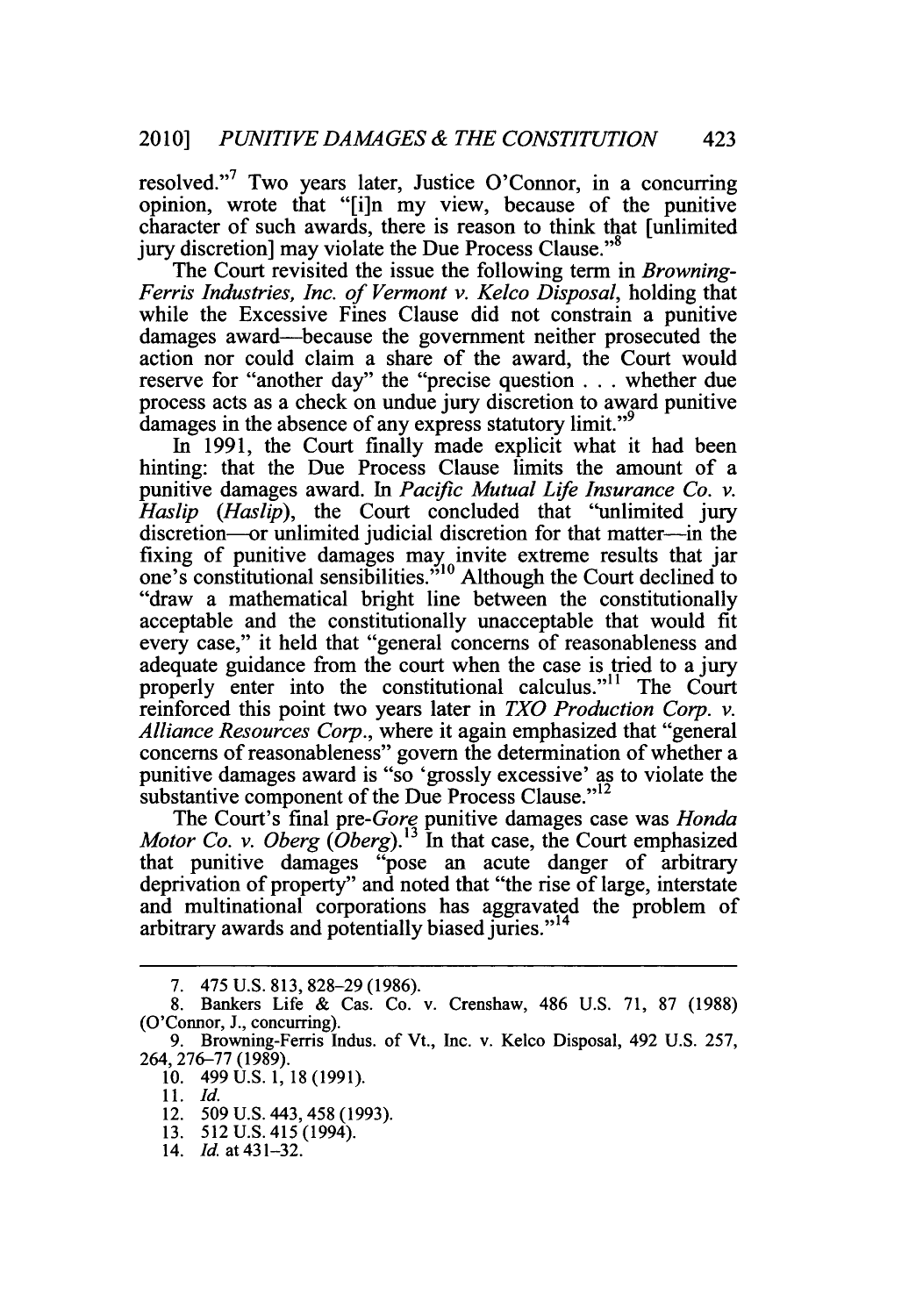#### *B. The Due Process Guideposts*

The Court made these limits concrete in *Gore,* where it set forth the three guideposts—reprehensibility, ratio, and comparable penalties-that govern constitutional review of the excessiveness of punitive damages awards. At heart, *Gore* is a case about "fair notice." The guideposts are intended to assist in determining whether the defendant can be deemed to have had fair notice of the punishment that could be imposed for particular conduct. As the Court explained, "[e]lementary notions of fairness enshrined in our constitutional jurisprudence dictate that a person receive fair notice not only of the conduct that will subject him to punishment but also of the severity of the penalty that a state may impose."<sup>15</sup>

A constitutional excessiveness analysis must be performed "with care" to ensure both reasonableness and proportionality."<sup>16</sup> When reviewing an award on appeal, a court must apply an "[e]xacting" standard, and conduct its own "thorough, independent review" of the trial court's determination of the award's constitutionality.<sup>17</sup> Rigorous appellate review under a de novo standard, the Court has emphasized, ensures that the *Gore* standards "will acquire more meaningful content through case-bycase application" and "helps to assure the uniform treatment of similarly situated persons that is the essence of law itself. $"$ 

The Court has identified a variety of factors that may bear upon a defendant's level of reprehensibility. These include the presence of physical harm, the financial vulnerability of the plaintiff, and repeated or malicious conduct by the defendant.<sup>19</sup> Nonetheless, "[t]he existence of any one of these factors weighing in favor of a plaintiff may not be sufficient to sustain a punitive damages award; plant that the absence of all of them renders any award suspect.<sup>220</sup> Moreover, in many cases, *no* award of punitive damages may be justified. That is because "[i]t should be presumed a plaintiff has been made whole for his injuries by compensatory damages, so punitive damages should only be awarded if the defendant's culpability, after having paid compensatory damages, is so reprehensible as to warrant the imposition of further sanctions to achieve punishment or deterrence."<sup>21</sup>

20. *Id.*

<sup>15.</sup> BMW of N. Am., Inc. v. Gore, 517 U.S. 559, 574 (1996).

<sup>16.</sup> State Farm Mut. Auto. Ins. Co. v. Campbell, 538 U.S. 408, 428 (2003).

<sup>17.</sup> *Id.* at 418; Cooper Indus. v. Leatherman Tool Group, 532 U.S. 424, 441 (2001).

<sup>18.</sup> *Cooper Indus.,* 532 U.S. at 436 (citation omitted).

<sup>19.</sup> *Campbell,* 538 U.S. at 419.

<sup>21.</sup> *Id.*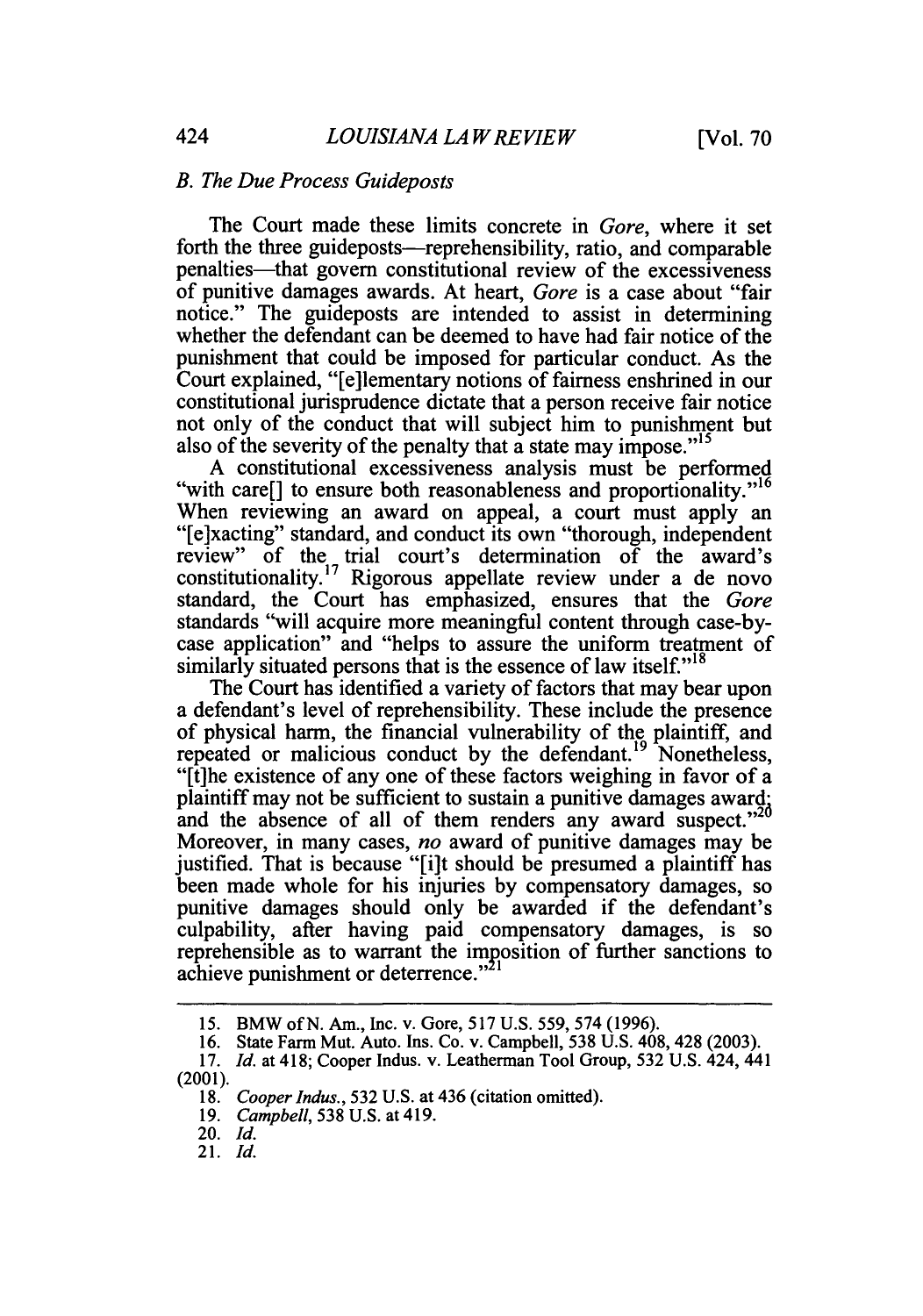Although the Court has eschewed imposing a bright-line permissible ratio between compensatory and punitive damages, it has repeatedly noted-in *Haslip, Gore,* and *State Farm v. Campbell*—that legislative sanctions typically provide for double, treble, or quadruple damages. 22 Moreover, it has emphasized that where "compensatory damages are substantial, then a lesser ratio, perhaps only equal to compensatory damages, can reach the outermost limit of the due process guarantee."<sup>23</sup> Notably, in *Exxon Shipping Co. v. Baker-a* case that involved not a constitutional excessiveness challenge but rather an excessiveness challenge under federal maritime common law-the Court reduced a punitive damages award to a 1:1 ratio.<sup>24</sup>

The third guidepost requires courts to compare the punitive damages award with legislatively authorized civil sanctions, as well as with punitive damages awards imposed in comparable cases. The Court has underscored the limited relevance of criminal sanctions, explaining that "[p]unitive damages are not a substitute for the criminal process, and the remote possibility of a criminal sanction does not automatically sustain a punitive damages sanction<br>award."<sup>25</sup>

The Court has also held that punitive damages may not be imposed on the basis of harm to nonparties or on a defendant's extraterritorial conduct or business activities.<sup>26</sup> Permitting punishment to vindicate harms to persons not before the court would deny the defendant an opportunity to raise defenses particular to the absent persons; for example, in a product liability case, the defendant might be able to show that the absent person assumed the risk or ignored a manufacturer's warning.<sup>27</sup> Although harm to others may factor into the reprehensibility calculus, "a jury may not go further than this and use a punitive damages verdict to punish a defendant directly on account of harms it is alleged to have visited on nonparties."<sup>28</sup> Likewise, punitive damages generally may not be based on a defendant's conduct in other states. That is because "[a] basic principle of federalism is that each State may make its own reasoned judgment about what conduct is permitted or proscribed within its borders, and each State alone can determine what measure of punishment, if any, to

<sup>22.</sup> Pac. Mut. Life Ins. Co. v. Haslip, 499 U.S. 1, 23-24 (1991); BMW of N. Am., Inc. v. Gore, 517 U.S. 559, 581 & n.33 (1996); *Campbell,* 538 U.S. at 425.

<sup>23.</sup> *Campbell,* 538 U.S. at 425.

<sup>24. 128</sup> **S.** Ct. 2605 (2008).

*<sup>25.</sup> Campbell,* 538 U.S. at 428.

<sup>26.</sup> *Id.* at 421-22.

<sup>27.</sup> Philip Morris USA v. Williams, 549 U.S. 346, 353-54 (2007).

<sup>28.</sup> *Id.* at 355.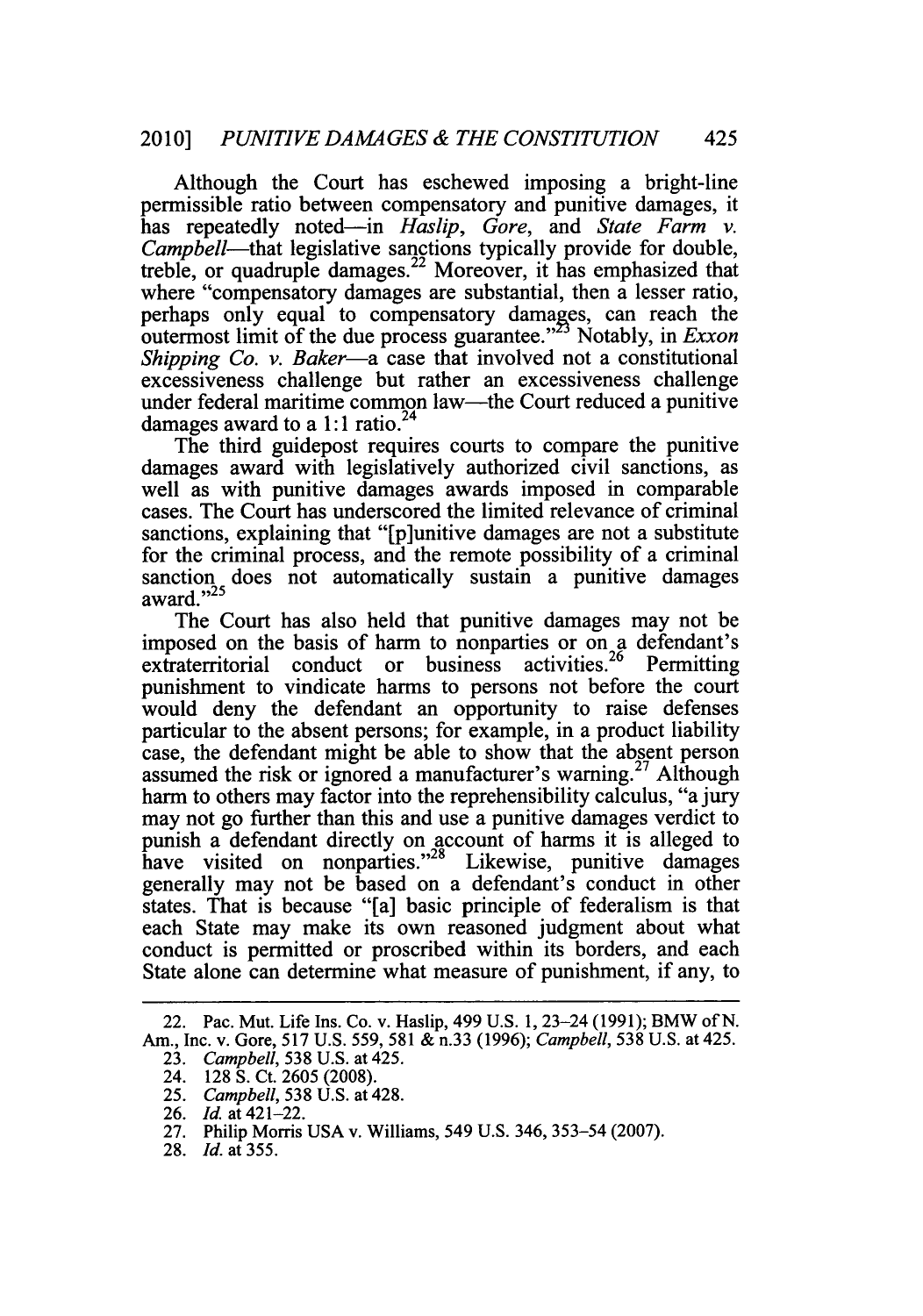impose on a defendant who acts within its jurisdiction."<sup>29</sup> Thus, a jury "may not use evidence of out-of-state conduct to punish a defendant for action that was lawful in the jurisdiction where it occurred," nor "does a State have a legitimate concern in imposing punitive damages to punish a defendant for unlawful acts committed outside the State's jurisdiction."<sup>30</sup>

#### II. FAIR NOTICE AND THE THRESHOLD QUESTION OF LIABILITY

The fair notice principle articulated in *Gore* mandates that defendants be given notice of the conduct that may subject them to punishment, as well as the amount of the penalty that may be imposed. But the Court has given little concrete guidance as to how this principle should be applied in the first situation—that is, where a defendant claims it lacked fair notice that its conduct could subject it to punishment.

The Court need not write on a blank slate, however, as two lines of case law inform this analysis. The first is the Court's "void for vagueness" jurisprudence, which generally holds that a person cannot be punished for violating a statute that is so indeterminate that it is not clear what conduct it prohibits. 31 The second is the common law rule, recently reaffirmed in *Burr,* that a person may not be punished for engaging in conduct that was objectively reasonable. 32 As the Supreme Court recognized in *Oberg,* common law requirements provide a "touchstone" for constitutional analysis, and where a state elects to jettison a longstanding common law protection against punitive damages, there is a presumption that the state's scheme is unconstitutional.<sup>33</sup>

These two lines of case law are properly read to require, as a matter of federal due process, that a defendant's conduct be assessed by reference to some objective measure or standard before punitive damages may be imposed. In a particular case, an objective measure might consist of a relevant statute or regulation, or the common practices of others in an industry or community. If, however, the basis for a punitive damages claim is merely the belief of the plaintiff---or his expert witness---------------------------------acted outrageously, it cannot be said that the defendant had fair notice that the challenged conduct could subject him to punishment. Whether viewed as an issue of vagueness (in the sense

<sup>29.</sup> *Campbell,* 538 U.S. at 422.

<sup>30.</sup> *Id.* at 421-22.

<sup>31.</sup> *See* Grayned v. City of Rockford, 408 U.S. 104 (1972).

<sup>32.</sup> Safeco Ins. Co. of Am. v. Burr, 551 U.S. 47 (2007).

<sup>33.</sup> Honda Motor Co. v. Oberg, 512 U.S. 415, 430 (1994).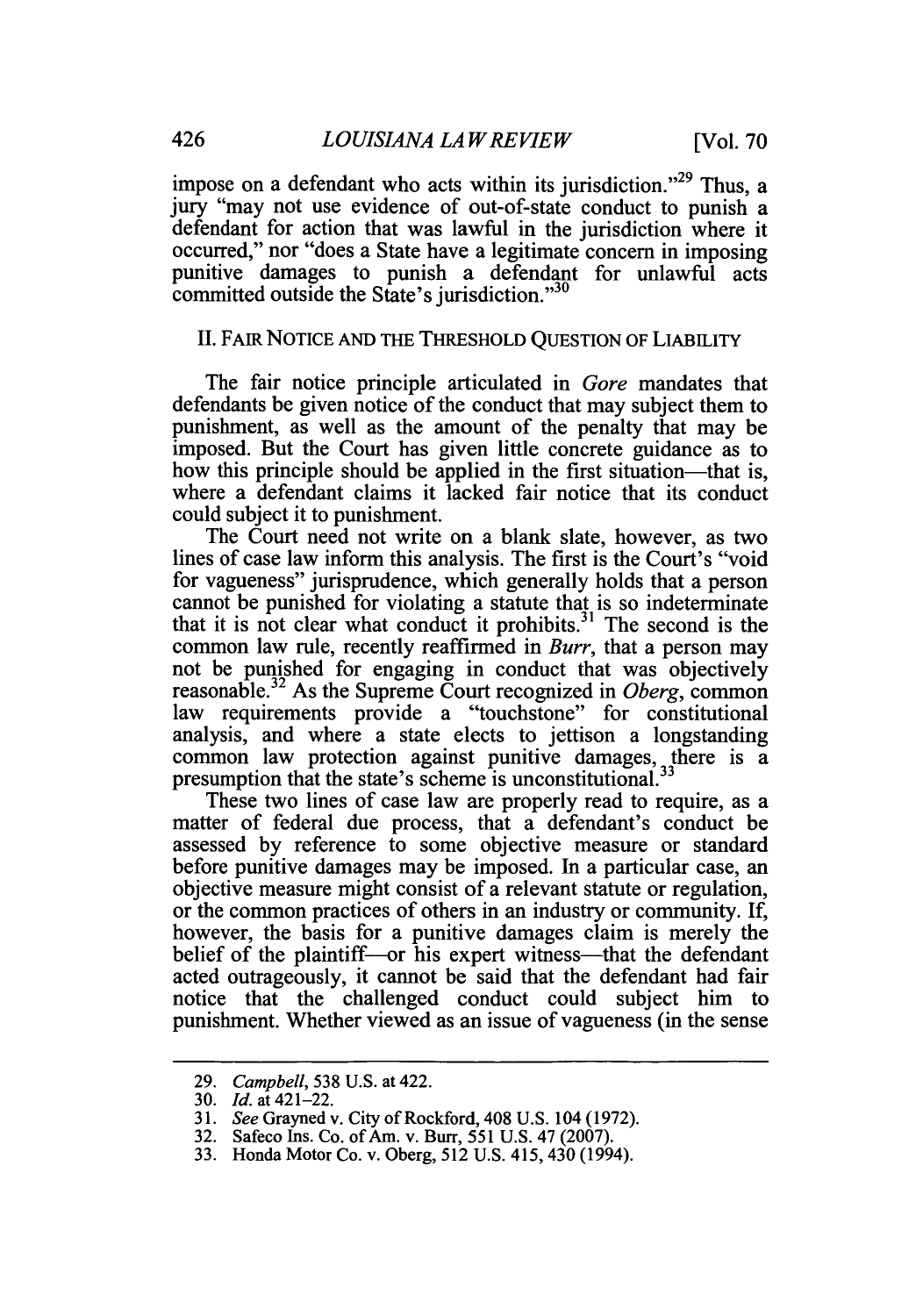that the applicable punitive damages statute could not have given notice that the conduct was prohibited) or through the lens of the common law (in the sense that the defendant's conduct could not be deemed objectively unreasonable), the Constitution prohibits the imposition of punishment under such circumstances.

#### *A. Vagueness*

The Constitution guarantees "fair notice .. **.** of the conduct that will subject  $[one]$  to punishment."<sup>34</sup> As the Supreme Court said in *Arthur Andersen LLP v. United States-where* it reversed the accounting firm's conviction-"a fair warning should be given to the world in language that the common world will understand[] of what the law intends to do if a certain line is passed."<sup>35</sup> This principle has been given concrete application in the Court's vagueness case law, in which the Court has considered due process challenges to noise and vagrancy ordinances, among other things, based on the argument that the statute fails to identify with any precision what conduct it prohibits.

*In Grayned v. City of Rockford,* the Court stated that "[i]t is a basic principle of due process that an enactment is void for vagueness if its prohibitions are not clearly defined. $\frac{36}{100}$  There are two vices in vague laws. The first is that vague laws "may trap the innocent by not providing fair warning."<sup> $37$ </sup> The Court explained that "because we assume that man is free to steer between lawful and unlawful conduct, we insist that laws give the person of ordinary intelligence a reasonable opportunity to know what is prohibited, so that he may act accordingly."<sup>38</sup> The second vice is that laws that fail to "provide explicit standards for those who apply them" create the risk of "arbitrary and discriminatory enforcement."<sup>39</sup> That is because "[a] vague law impermissibly delegates basic policy matters to policemen, judges, and juries for resolution on an ad hoc and subjective basis.

With regard to the first problem with vague laws—that they fail to provide fair warning—the Court has long deemed it "a well recognized requirement" that "the terms of a penal statute creating

<sup>34.</sup> *Campbell,* 538 U.S. at 417 (quoting BMW of N. Am, Inc. v. Gore, 517 U.S. 559, 574 (1996)).

<sup>35.</sup> Arthur Andersen LLP v. United States, 544 U.S. 696, 703 (2005) (quoting McBoyle v. United States, 283 U.S. 25, 27 (1931)).

<sup>36. 408</sup> U.S. 104, 108 (1972).

<sup>37.</sup> *Id.*

<sup>38.</sup> *Id.*

<sup>39.</sup> *Id.*

<sup>40.</sup> *Id.* at 108-09.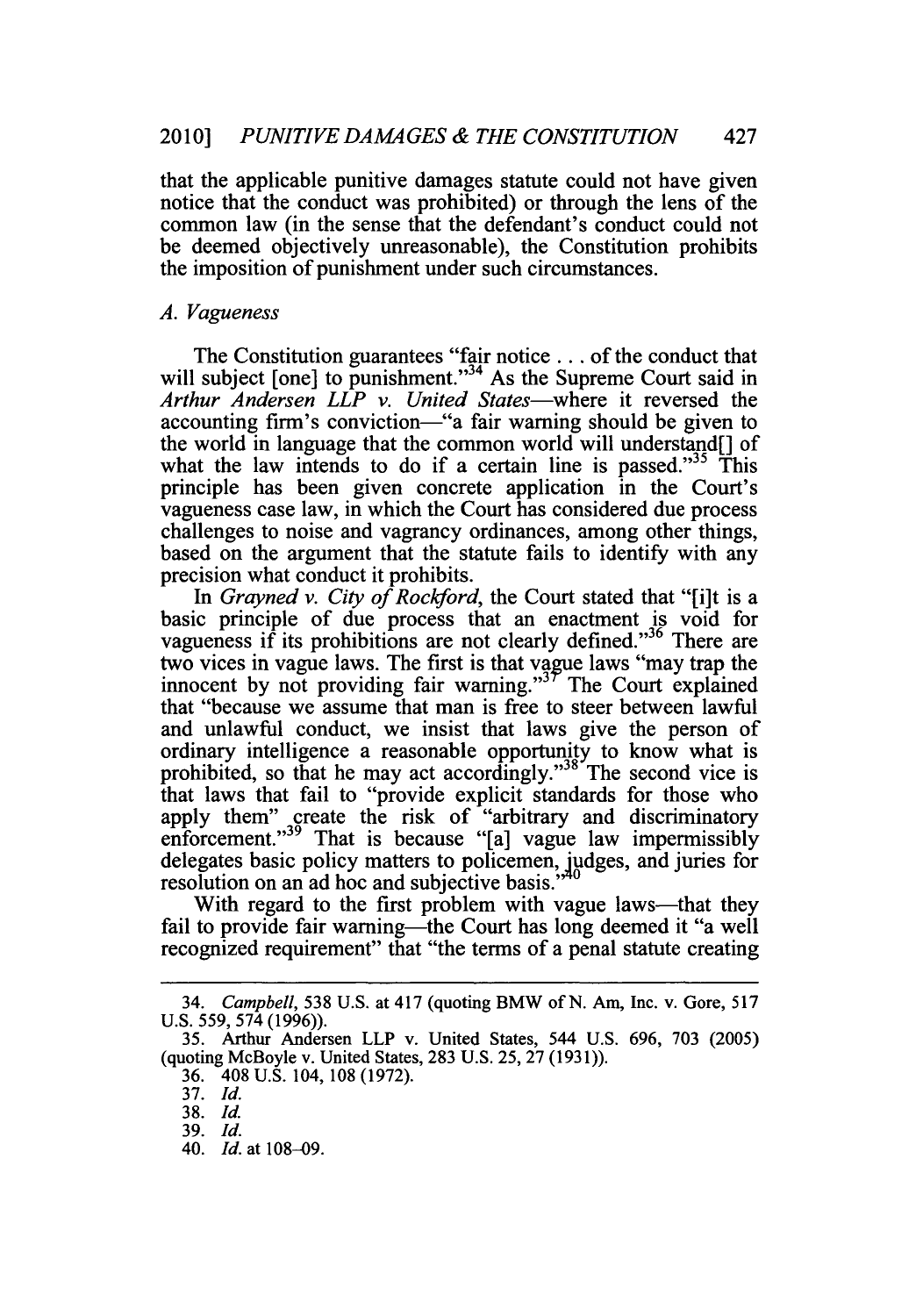a new offense must be sufficiently explicit to inform those who are subject to it what conduct on their part will render them liable to its penalties."<sup>41</sup> Such a requirement is:

[C]onsonant alike with ordinary notions of fair play and the settled rules of law; and a statute which either forbids or requires the doing of an act in terms so vague that men of common intelligence must necessarily guess at its meaning and differ as to its application violates the first essential of due process of law.4

*In Connally v. General Construction Co.,* the Court held that a state statute compelling businesses to pay workers "not less than the current rate of per diem wages in the locality" was unconstitutionally vague.<sup>43</sup> Businesses that had every intention of complying with the law were unable to determine what the law required, and hence unable to steer a lawful course. There could be no assurance that a company's assessment of what territory was encompassed within a "locality" would square with a jury or court's hindsight determination, and a company faced the threat of severe sanctions if it guessed wrong. The Court concluded that the consequence of the statute's indeterminacy was that:

[T]he application of the law depends, not upon a word of fixed meaning in itself, or one made definite by statutory or judicial definition, or by the context or other legitimate aid to its construction, but upon the probably varying impressions of juries as to whether given areas are or are not to be included within particular localities.<sup>44</sup>

Regarding the second problem with vague laws—that they create a risk of arbitrary and discriminatory enforcement—the Court in *Kolender v. Lawson* emphasized "the requirement that a legislature establish minimal guidelines to govern law enforcement."<sup>45</sup> In that case, the Court held that a statute requiring loiterers to provide a "credible and reliable" form of identification to police officers upon request was unconstitutionally vague.<sup>46</sup> The Court condemned the law as "failing to describe with sufficient particularity what a suspect might do in order to satisfy the statute," thus permitting "a standardless sweep [that] allows

<sup>41.</sup> Connally v. Gen. Constr. Co., 269 U.S. 385, 391 (1926).

<sup>42.</sup> *Id.*

<sup>43.</sup> *Id.* at 388.

<sup>44.</sup> *Id. at 395.*

<sup>45. 461</sup> U.S. 352, 357-58 (1983) (quoting Smith v. Goguen, 415 U.S. 566, 574 (1974)).

<sup>46.</sup> *Id.* at 353-54.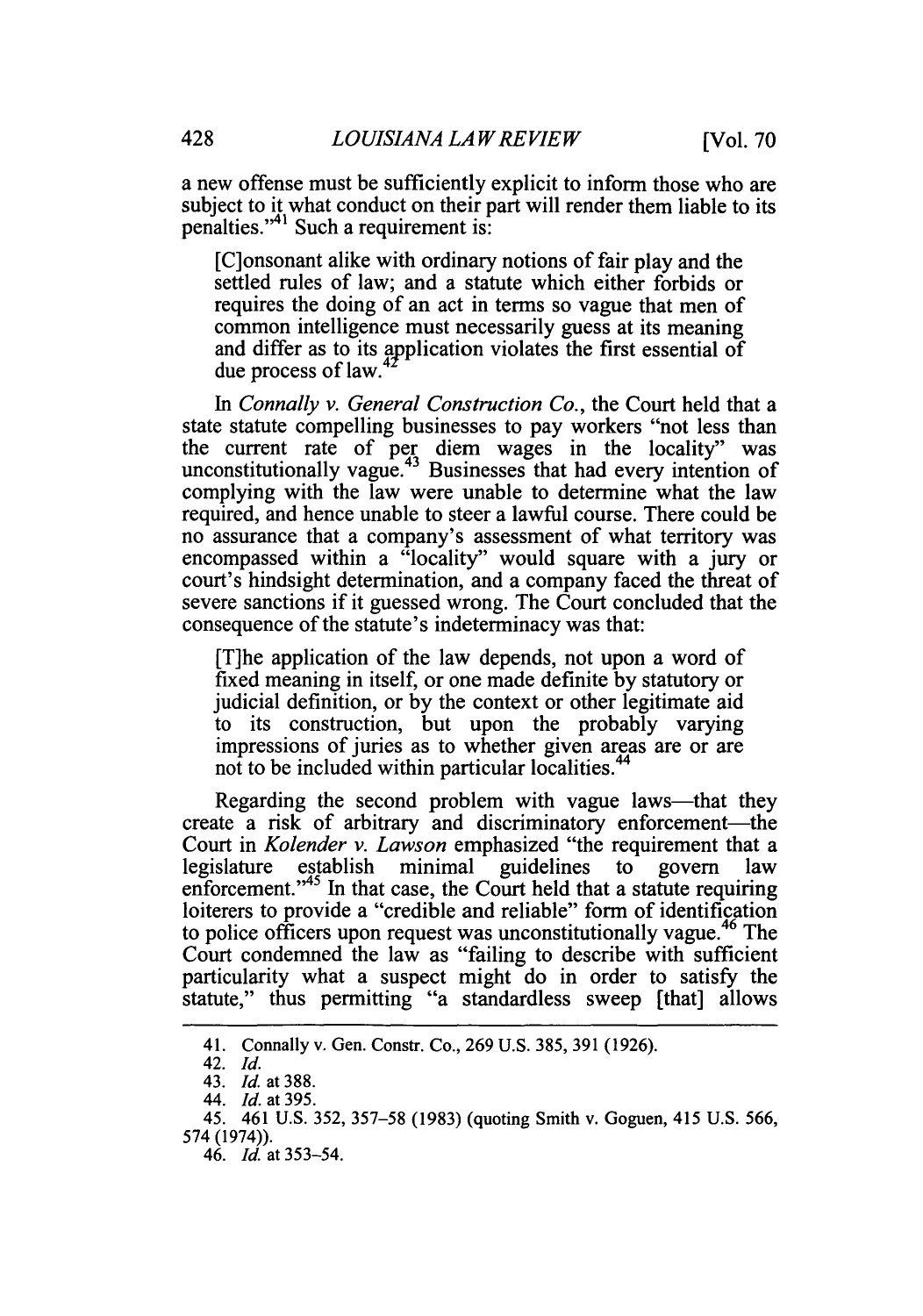policemen, prosecutors, and juries to pursue their personal poncement, pro

These rules are readily applicable to the law of punitive damages. In fact, the Court has repeatedly warned that punitive damages awards are particularly susceptible to vagueness problems; it has condemned "[v]ague instructions, or those that merely inform the jury to avoid 'passion or prejudice,"' on the ground that such instructions "do little to aid the decisiomnaker in its task of assigning appropriate weight to evidence that is relevant and evidence that is tangential or only inflammatory."<sup>48</sup> In one of the Court's early punitive damages decisions, Justice O'Connor dissented, warning that:

[T]he Due Process Clause does not permit a State to classify arbitrariness as a virtue. Indeed, the point of due process—of the law in general—is to allow citizens to order their behavior. A State can have no legitimate interest in deliberately making the law so arbitrary that citizens will be unable to avoid punishment solely upon bias or whim.<sup>49</sup>

A majority of the Court later adopted this reasoning in full.<sup>50</sup>

The concerns underlying the Court's vagueness jurisprudence apply with full force to punitive damages awards. In many cases, there is no way that the defendant could have known in advance that it could be subjected to punitive damages for the conduct at issue. For example, a Tennessee jury awarded a plaintiff \$98 million in punitive damages in a product liability case based on an allegation that the seatbacks in Chrysler's Dodge Caravan were defectively designed because they were too weak.<sup>51</sup> Chrysler pointed to undisputed evidence that its design more than doubled federal seatback strength standards and that Chrysler's seats were "mainstream" within the industry.52 And even though Tennessee law "restrict[s] the awarding of punitive damages to cases involving the most egregious of wrongs," $53$  the jury imposed a massive punitive damages award, and the Tennessee Supreme Court agreed that punitive damages were appropriate.<sup>54</sup> Under these circumstances, there is no way that Chrysler, or any

- *51. See* Flax v. DaimlerChrysler, 272 S.W.3d 521 (Tenn. 2008).
- 52. *Id.* at 557 (Koch, J., dissenting).
- 53. Hodges v. S.C. Toof& Co., 833 S.W.2d 896, 901 (Tenn. 1992).
- 54. *See Flax,* 272 S.W.3d at 536-37.

<sup>47.</sup> *Id.* at 358, 361 (quoting *Smith,* 415 U.S. at 575).

<sup>48.</sup> State Farm Mut. Auto. Ins. Co. v. Campbell, 538 U.S. 408, 418 (2003).

<sup>49.</sup> Pac. Mut. Life Ins. Co. v. Haslip, 499 U.S. 1, 59 (1991) (O'Connor, J., dissenting).

<sup>50.</sup> *See Campbell,* 538 U.S. at 417-18.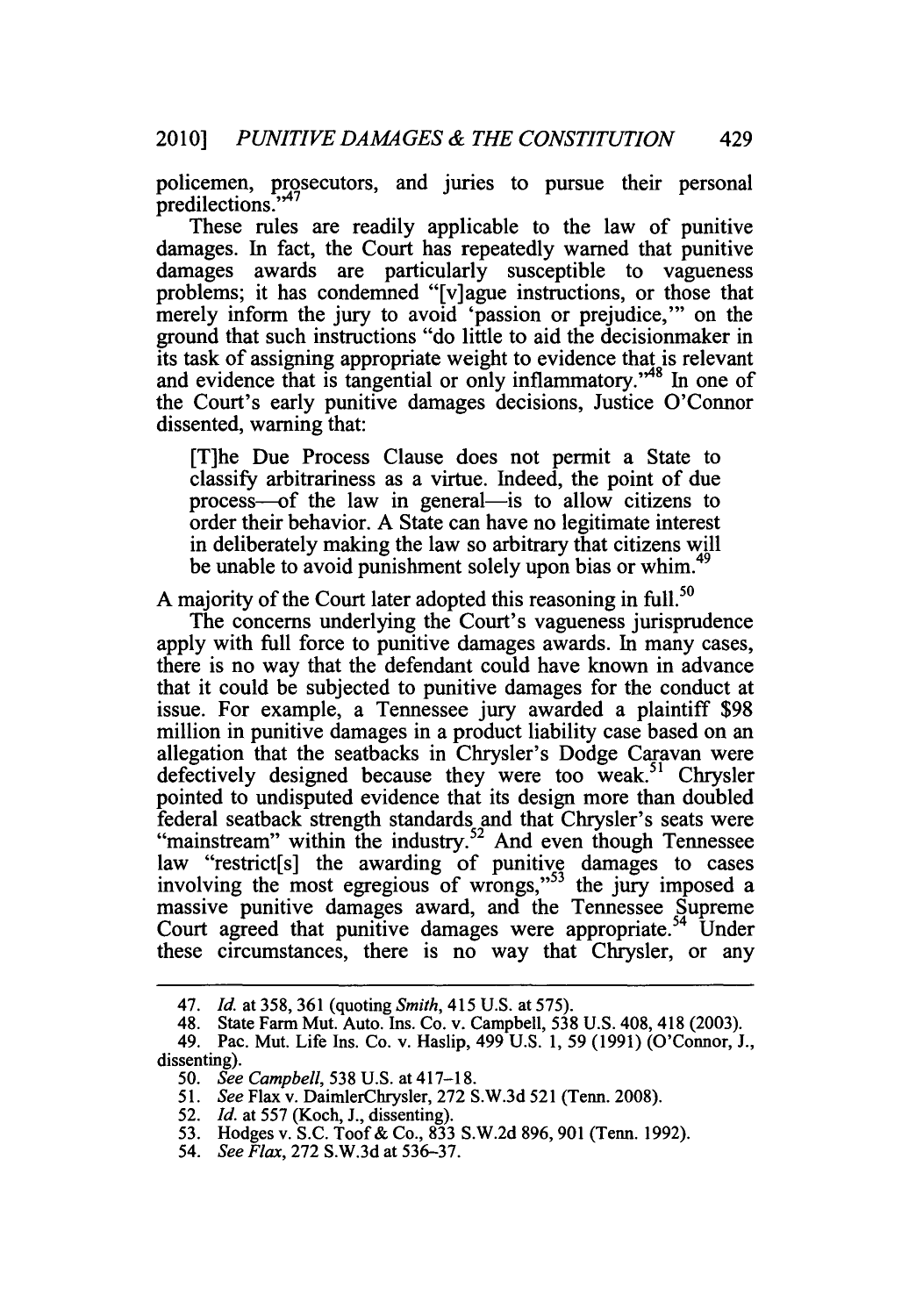manufacturer, could have known in advance that Tennessee law would authorize an award of punitive damages.

The Court's concern about vague laws creating a risk of arbitrary or discriminatory enforcement is reflected in the frequency with which juries impose punitive damages against large corporations, particularly those from out of state. The dangers of arbitrariness and bias are heightened when a plaintiff is allowed to introduce evidence of the defendant's wealth or net worth, on the theory that only a substantial monetary award will suffice to "get their attention" and "send a message" to a wealthy corporate defendant. As the Court has recognized, "I lury instructions" typically leave the jury with wide discretion in choosing amounts, and the presentation of evidence of a defendant's net worth creates the potential that juries will use their verdicts to express biases against big<sub>55</sub>businesses, particularly those without strong local presences.

In short, punitive damages laws are precisely the type of vague laws that are vulnerable to the dangers about which the Supreme Court has repeatedly warned. This is not to say that most punitive damages laws are unconstitutional on their face. Rather, courts must take care to ensure that they are applied in a constitutional manner; that is, in a way that the defendant can be deemed to have had fair notice that its conduct could subject it to punishment.

#### *B. Common Law*

Another source of authority that casts light on how to determine when a defendant has the constitutionally-mandated fair notice is the common law. In determining the scope of constitutional protections against arbitrary punitive damages awards, the Court has looked to traditional common law practice. *In Oberg,* the Court held that Oregon's "abrogation of a wellestablished common-law protection against arbitrary deprivations of property raises a presumption that its procedures violate the Due Process Clause.",56 The Court explained that "traditional practice provides a touchstone for constitutional analysis," and "[w]hen the absent procedures would have provided protection against arbitrary and inaccurate adjudication, this Court has not hesitated to find the proceedings violative of due process."<sup>57</sup> In fact, even Justice Scalia, who has never accepted the *Gore* guideposts, agreed that

*<sup>55.</sup> Campbell,* 538 U.S. at 417 (quoting Honda Motor Co. v. Oberg, 512 U.S. 415, 432 (1994)).

<sup>56.</sup> *Oberg,* 512 U.S. at 430.

<sup>57.</sup> *Id.*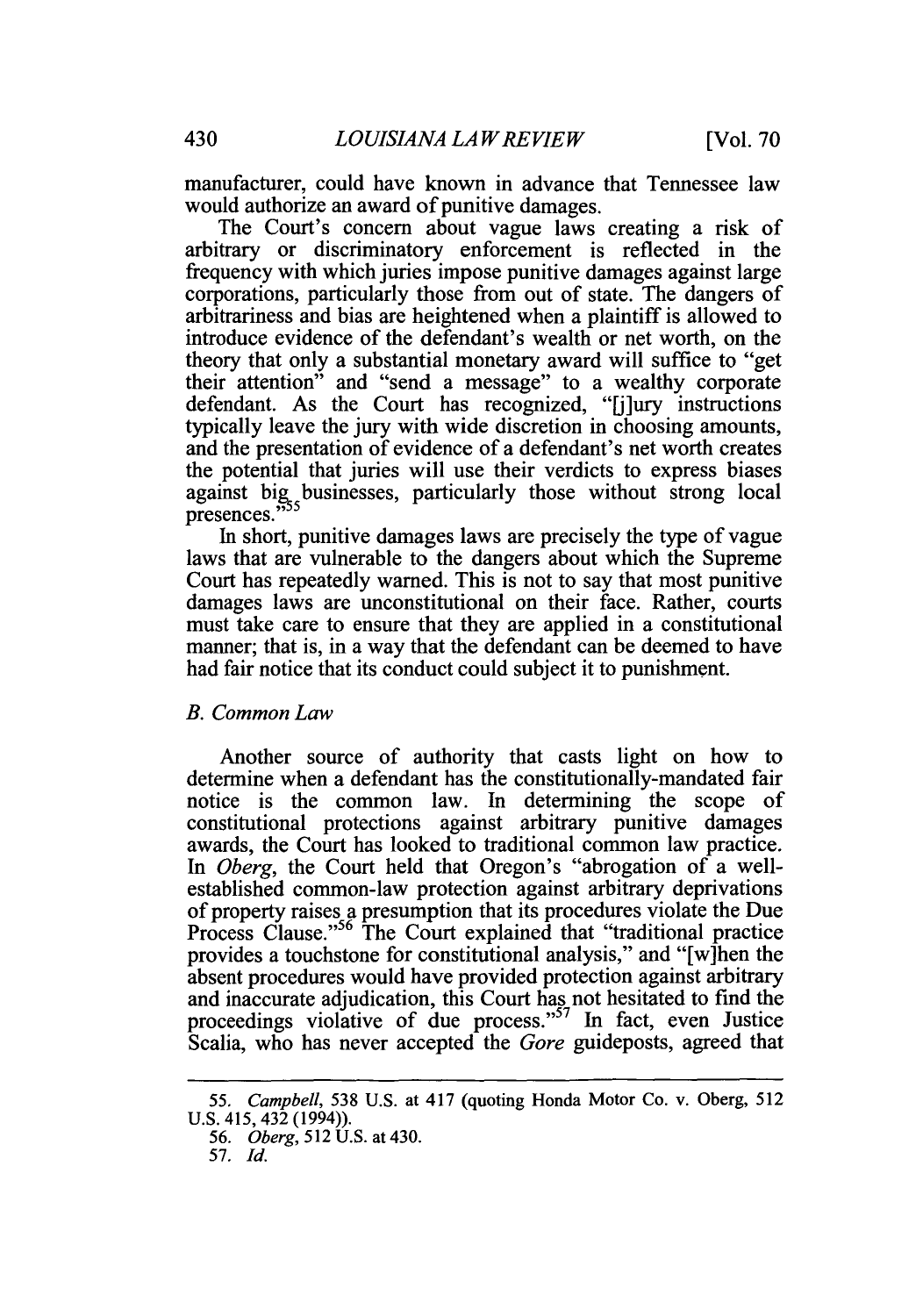"[t]he deprivation of property without observing (or providing a reasonable substitute for) an important traditional procedure for enforcing state-prescribed limits upon such deprivation violates the Due Process Clause."<sup>58</sup>

The common law enshrines the principle that when an individual acts based upon an objectively reasonable interpretation of the law, he cannot be punished-even if it turns out that his interpretation was incorrect. In *Burr,* the Court explained that, at common law, whether a defendant acted "recklessly"—and thus could be subjected to punishment-must be determined by reference to objective standards.<sup>59</sup> "It is this high risk of harm, objectively assessed, that is the essence of recklessness at common law."<sup>60</sup> The Court went on to hold that because the defendant's understanding of its legal obligations, "albeit erroneous, was not objectively unreasonable," the defendant could not be deemed to have acted willfully or with reckless disregard.<sup>61</sup> The Court explained that "[w]here, as here, the statutory text and relevant court and agency guidance allow for more than one reasonable interpretation, it would defy history and current thinking to treat a defendant who merely adopts one such interpretation as a knowing or reckless violator." *o*

The *Burr* Court looked for guidance to the law of qualified immunity, which examines "whether an action was reasonable in light of legal rules that were 'clearly established' at the time. $163$ Thus, a federal officer is entitled to qualified immunity "if officers of reasonable competence could disagree on the issue.<sup>"64</sup> In short, the qualified immunity test is "simply the adaptation of the fair warning standard to give officials . . . the same protection from civil liability and its consequences that individuals have traditionally possessed in the face of vague criminal statutes."<sup>65</sup>

The common law approach to recklessness dovetails with the constitutional limits on vagueness. At common law, an individual who acts in an objectively reasonable fashion cannot have acted

- 63. *Id.* at 70 (quoting Saucier v. Katz, 533 U.S. 194, 202 (2001)).
- 64. Malley v. Briggs, 475 U.S. 335, 341 (1986).

<sup>58.</sup> *Id.* at 436 (Scalia, J., concurring).

<sup>59.</sup> Safeco Ins. Co. of Am. v. Burr, 551 U.S. 47 (2007).

<sup>60.</sup> *Id.* at 69 (citing W. PAGE KEETON ET AL., PROSSER AND KEETON ON THE LAW OF TORTS § 34, at 213 (5th ed. 1984)). This tracks the standard identified by Holmes in The Common Law-that recklessness must be assessed by reference to "a general objective standard." OLIVER WENDELL HOLMES, JR., THE COMMON LAW 136 (Dover Publ'ns, Inc. 1991) (1881).

<sup>61.</sup> *Burr, 551* U.S. 47 at 69.

<sup>62.</sup> *Id.* at 70 n.20.

<sup>65.</sup> United States v. Lanier, 520 U.S. 259, 270-71 (1997).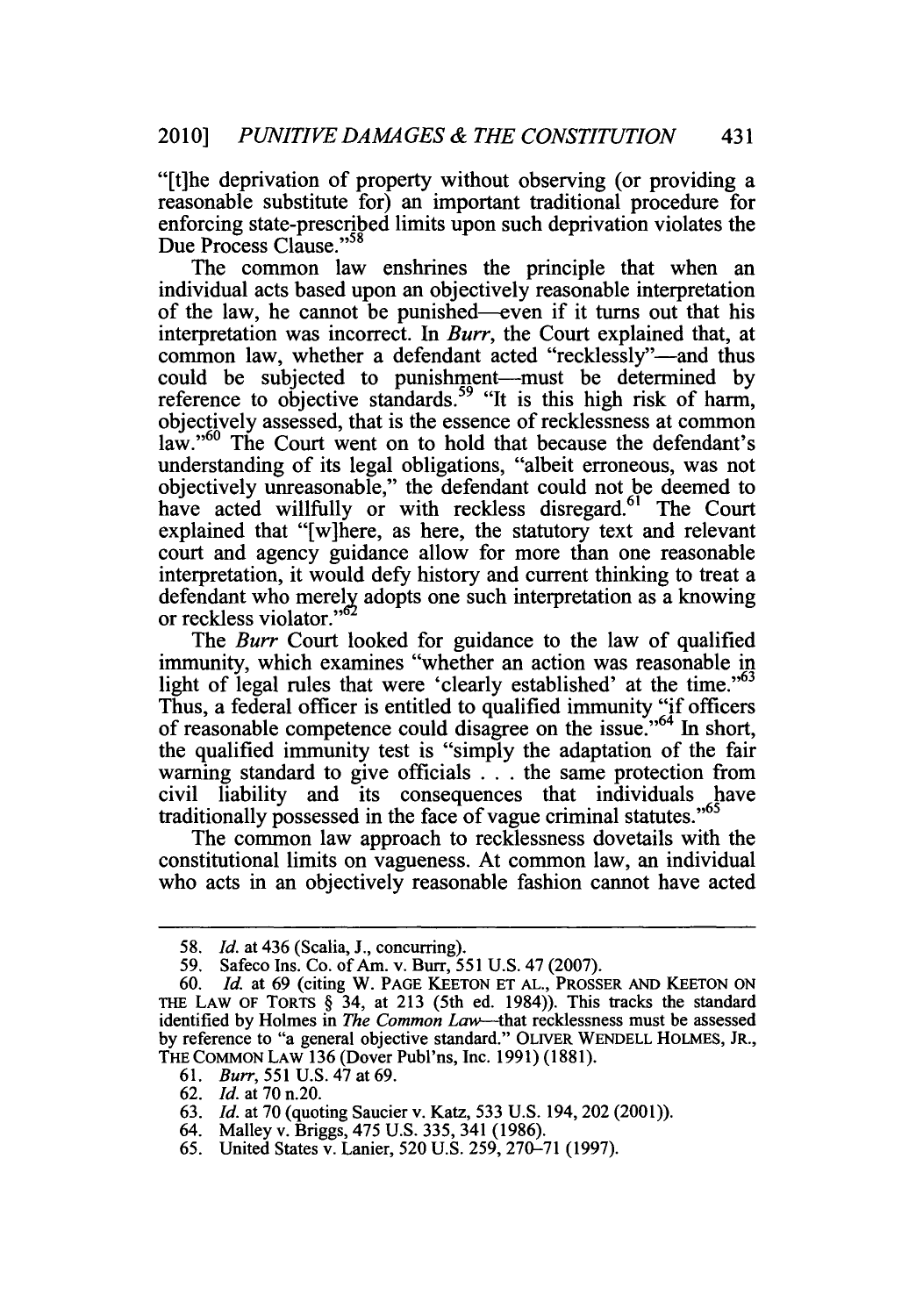recklessly. But where an individual defies the indicators or metrics of objectively reasonable conduct, he may well be found to have acted recklessly. There is rarely a vagueness problem in punishing a person for objectively unreasonable conduct because the objective nature of the test ensures that the person had fair notice that he was engaging in conduct that could subject him to punishment. However, if the test of unreasonableness is not an objective one, the defendant cannot be deemed to have had fair notice, thus triggering both the constitutional and common law prohibitions on punishment.

#### *C. Objective Reasonableness*

The discussion above has demonstrated that if a defendant's conduct cannot be deemed reckless **by** reference to readily ascertainable, objective standards of reasonableness, then punitive damages may not be imposed as a matter of federal due process. This subpart identifies and discusses some benchmarks that are commonly used in establishing the parameters of objectively reasonable conduct.

One common benchmark of objective reasonableness is the existence of federal or state statutes governing the conduct at issue. For example, product liability lawsuits often target a product whose design is subject to government regulation, such as airplanes or motor vehicles. If the claim in such a case is that the manufacturer should not have designed its product in a way that satisfies the government's design requirements, the manufacturer should not be subjected to punitive damages for its design. Looking to government regulations for guidance cannot be deemed a reckless act, and a manufacturer should not be subjected to punishment for following the approach prescribed **by** the government rather than the ex post approach recommended **by** the plaintiff or his expert. Even if a judge or jury concludes that the manufacturer acted negligently in following the approach approved **by** the government, it cannot be said that the manufacturer acted recklessly and should be subjected to punishment. Such a conclusion would render the law unconstitutionally vague and would improperly punish the manufacturer for having acted in an objectively reasonable fashion. As one of the leading torts treatises explains, "[i]n most contexts . . . compliance with a statutory standard should bar liability for punitive damages."<sup>66</sup> The common law thus recognizes that a defendant should not be subjected to punishment for doing what the government has said it can do.

<sup>66.</sup> KEETONETAL.,supranote 60, § 36, at233 n.41.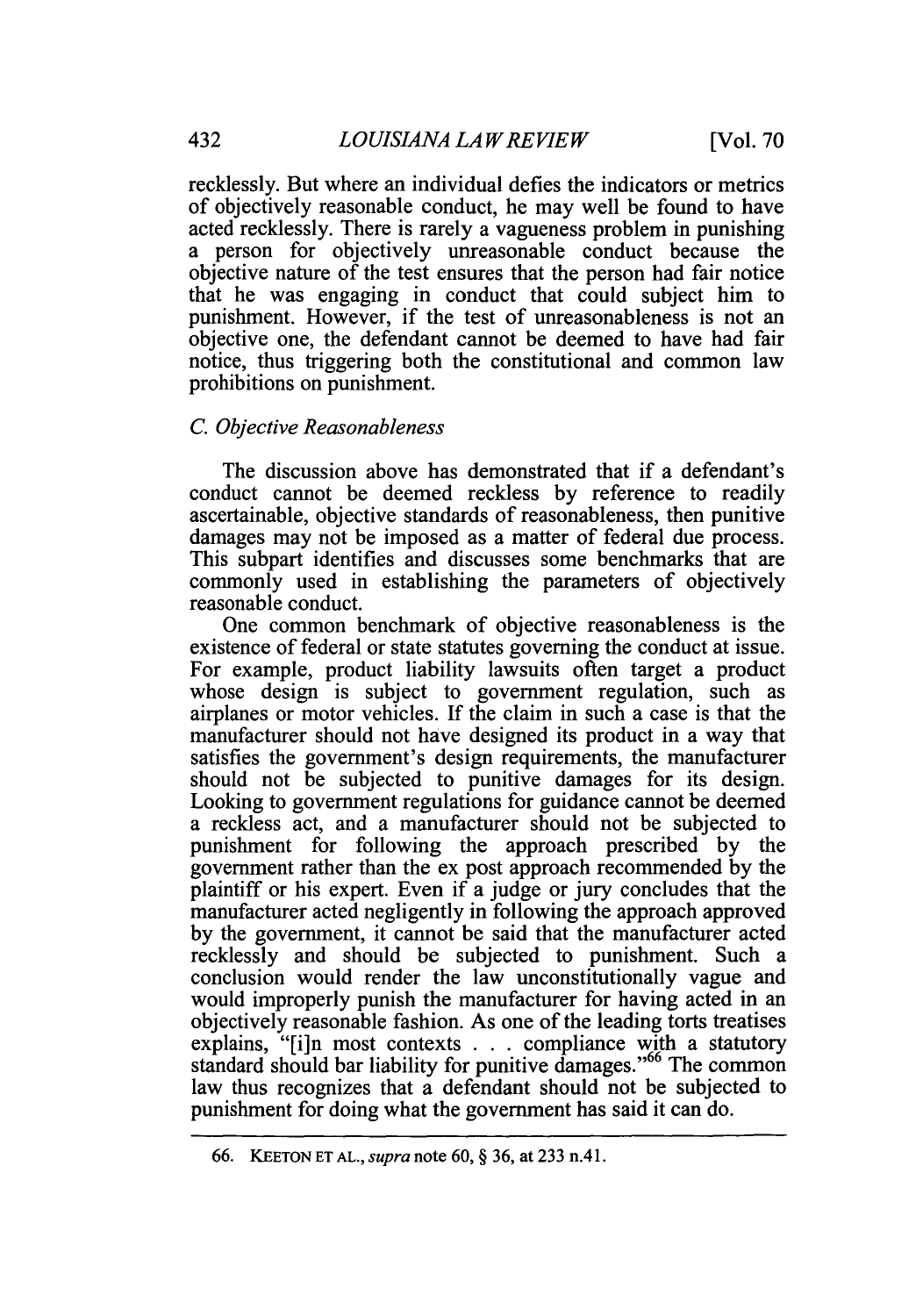Another benchmark is the practice of similarly situated people or companies.67 For example, in a case involving allegedly reckless behavior by a lawyer or accountant, one very relevant measure of objective reasonableness would be the approach taken by other professionals under similar circumstances. Likewise, in a case where the plaintiff seeks punitive damages based on the actions of a corporation, the conduct of other companies in that industry that have been faced with similar circumstances would, in many cases. be highly relevant to whether the defendant acted in an objectively unreasonable fashion. A company whose conduct falls within the mainstream has a strong argument that it did not act recklessly.

A third benchmark is the existence of a genuine, reasonable debate within the relevant professional or technical community over the propriety of the challenged course of conduct. If reasonable people can disagree as to the propriety of a certain action, that fact alone undercuts any conclusion that taking the action amounts to objectively unreasonable behavior. The Supreme Court emphasized this point in *Burr*, where it held—solely on the basis of its own reading of the law at issue—that the defendant's interpretation was objectively reasonable and hence not reckless.<sup>6</sup> In fact, the Court took an identical approach in an early case in which it held that a \$6,300 civil penalty violated due process where the defendant was "well justified in regarding [its conduct] as reasonable and in acting on that belief' *even assuming* that the defendant "should have known that the Supreme Court of the State ... might hold the [conduct] unreasonable."<sup>69</sup> The Court has also recognized this principle in the context of qualified immunity, explaining that "if officers of reasonable competence could disagree on th[e matter at] issue, immunity should be recognized."<sup>70</sup> In many punitive damages cases, particularly cases involving alleged corporate wrongdoing, there will have been an internal debate over the actions at issue, and the mere fact that

<sup>67.</sup> Drabik v. Stanley-Bostitch, Inc., 997 F.2d 496, 510 (8th Cir. 1993) ("Compliance with industry standard and custom serves to negate conscious disregard and to show that the defendant acted with a nonculpable state of mind."); David G. Owen, *Problems In Assessing Punitive Damages Against Manufacturers of Defective Products, 49 U. CHI. L. REV. 1, 40–41 (1982) ("In a* typical case, compliance with a universal industry custom should be held conclusively to establish good faith against a punitive damages claim. Rarely will an entire industry act with flagrant impropriety against the health and safety of the consuming public, and running with the pack in general should shield a manufacturer from later punishment for conforming to the norm.").

<sup>68.</sup> Safeco Ins. Co. v. Burr, 551 U.S. 47, 70 n.20 (2007).

<sup>69.</sup> Sw. Tel. & Tel. Co. v. Danaher, 238 U.S. 482, 490 (1915).

<sup>70.</sup> Malley v. Briggs, 475 U.S. 335, 341 (1986).